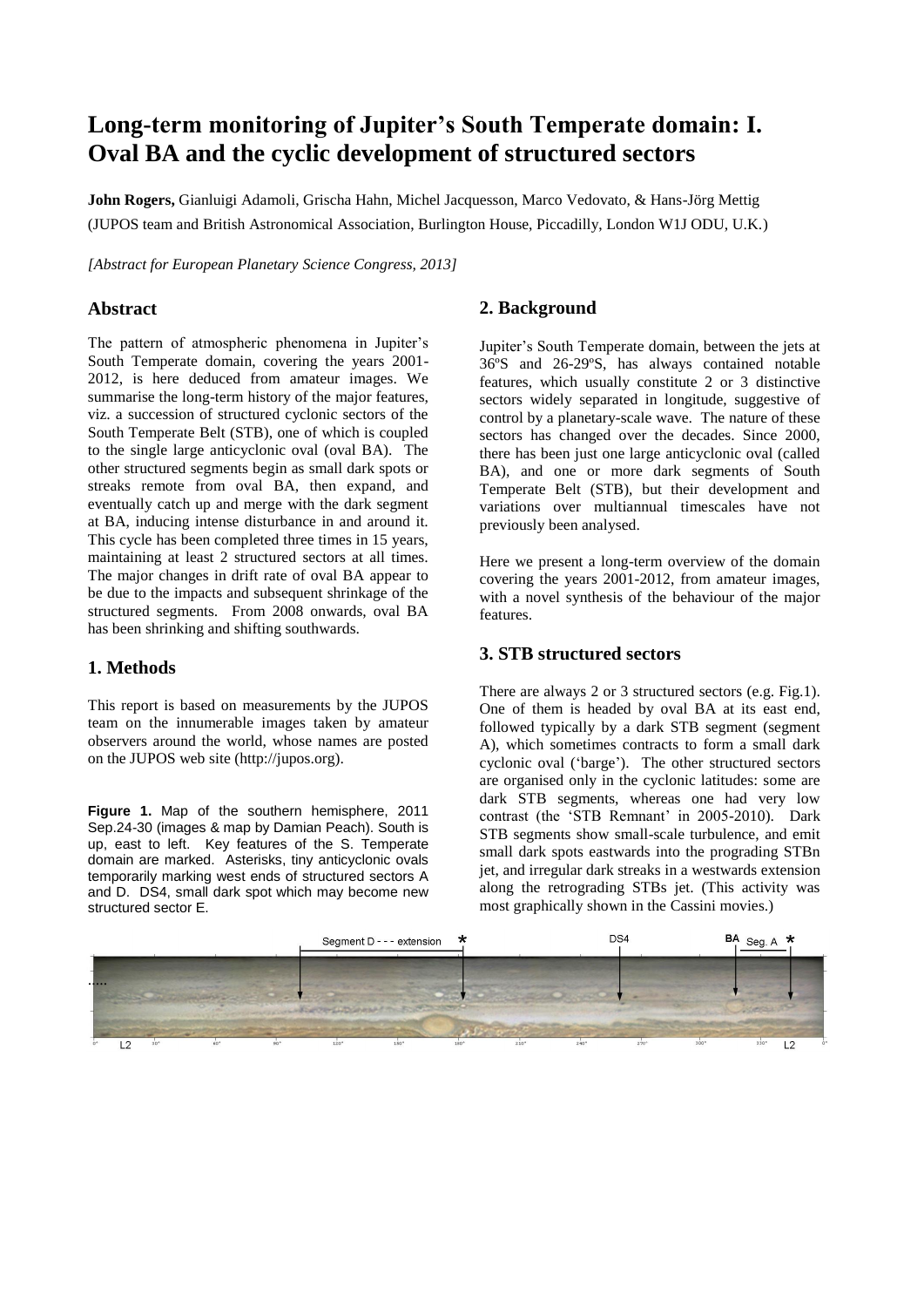

**Figure 2.** Longitude vs time for STB structured sectors (labelled A to D), 2000-2012. Grey shadings indicate dark STB segments. Green, oval BA; blue, east end of structured sector; purple, west end; B', small feature preceding main part of sector B..

Fig.2 shows how 3 structured sectors have successively arisen and expanded, then, drifting faster than segment A, they have caught up and collided with it. Segment B began as a small dark spot in 1998 and became an expanding dark STB segment which collided with segment A in 2003/04.

Segment C began as a small dark spot in 2002-2004, but developed into the low-contrast 'STB Remnant', probably a cyclonic circulation cell, which collided with segment A in 2010. Both these collisions produced large effects:

--Rapid changes in the region, until the long merged STB segment stabilised again;

--Large and sustained acceleration of oval BA;

--A substantial outbreak of small dark spots prograding on the STBn jetstream p. oval BA;

--Dark spots or streaks spreading in the opposite direction southwest from the merging STB complex.

Segment D began as a small faint streak in 2008, and became an expanding dark STB segment which is colliding with segment A in early 2013. Meanwhile another small dark spot appeared on the opposite side of the planet in 2011, and has become a faint cyclonic streak which seems likely to be the next structured segment. Thus a small cyclonic feature can develop into a new structured sector when there are no other major features over a wide range of longitude, and thus initiate the next cycle.

### **4. Oval BA**

Oval BA sometimes undergoes large changes of drift rate, which appear to be caused by two factors: the cyclic impacts and shrinkages of structured STB segments impinging on its west side, and the periodic passages past the Great Red Spot. Since it formed in 2000, its two major accelerations approximately coincided with the impacts of STB structured segments onto segment A, while its major decelerations approximately coincided with shrinkage of segment A (or part of it) into a small closed 'barge' (Fig.2).

From 2008 onwards, oval BA has been shrinking in length and probably in width, which accounts for a progressive southwards shift in its speed-vs-latitude relationship.

#### **5. Discussion: The future of the domain**

Since the three long-lived ovals of 1940-2000 have merged to leave just one anticyclonic oval, BA, and oval BA is shrinking in turn, will a new set of large anticyclonic ovals soon arise?

We suggest the following scenario. At present, oval BA is large enough to block the faster drift of the other structured STB segments, and therefore they only last for a few years, not long enough for anticyclonic circulation to develop between them. In the next few years, oval BA will shrink so much that it no longer controls the dynamics of the region, and the other structured STB segments will be free to develop a long-lived pattern of 2 or 3 of them spaced around the domain. Then, within a decade or so, the spaces between them will develop into anticyclonic circulations that will become the next generation of large ovals.